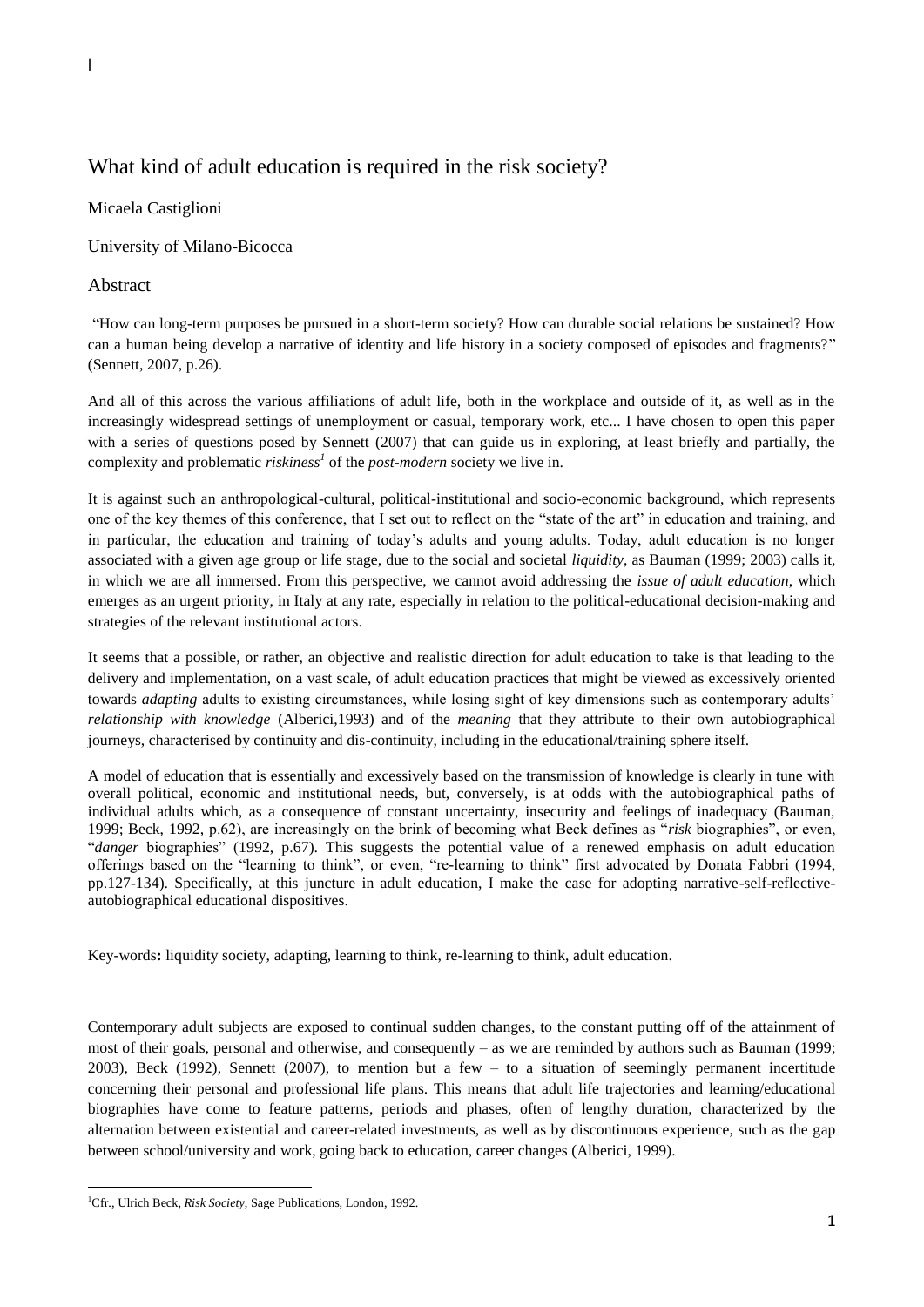In this general scenario, the dominant logic – which is dictated by the laws of the market and of post-capitalist work relations – has also come to permeate discourses about education and training for adults. In consequence, adult education initiatives – at least in the Italian context – are mainly focused on delivering programmes and practices enhancing adults' professional profiles (Tramma, 2011) so that they can respond appropriately and competently to the continuous demand on the part of organizations and institutions for flexibility, adaptability and a suitable level of professional training (Alberici, 1999; Mariani & Santerini, 2002).

Thus, the contemporary cultural and educational agenda tends to emphasize the efficiency of individual adults, both per se, and in relation to their professional roles, and by extension the efficacy of the organization, of whatever nature, for which they work. With all that this implies in terms of the production of new types of adult marginalization, which particularly concerns social classes and "other" cultural affiliations that may be poorly equipped to meet the new challenges, although this is not the only factor coming into play. Also at risk of being pushed to the margins are women and men whose educational and professional careers have been "adequately successful" (Alberici, 1999).

"Managerial" and organizational cultures, of various kinds, do not set out to form adult subjects in light of their complex and problematic nature, their daily grappling with a profound need for meaning, and attempts to emotionally sustain their fragmentary and fragmented life experience. On the contrary, such cultures are concerned with obtaining, "[…] a work force that is functional to corporate needs […], despite the fact that official statements place [the needs] of the person at the centre" (Tramma, 2011).

If in practice "the adult person were at the centre" this would imply, as Pavan has observed, "[…] demanding higher coefficients of subjectivity for individuals and society […] going beyond the languages that we adopt to speak about the human factor in terms of human resources and human capital, which tend to represent the human person as a means and an instrument for attaining pre-determined types of performance and objectives" (2001, p.33).

Against this backdrop, I propose a form of adult education and adult educational practices that rediscover an educational way of thinking and acting that is not solely based on "taught learning" – to use the definition of Jarvis (1987) – which paradoxically risks becoming a permanent stockpile of knowledge, techniques and competences that need to be updated and replaced within a very short time span due to the unrelenting dynamism of our life contexts and experience in every sphere, professional and otherwise; but is also founded on "experiential learning" (*ibidem*), or (self) reflective learning, which is organized around a narrative, and in part also autobiographical, paradigm and thought.

I believe that today's adults, caught up in the struggle with life, learning, educational and work-related trajectories that are un-certain, in-determinate, dis-continuous, and generally in a constant state of flux, need educational time during which to reflect narratively and autobiographically on their own learning, including at the existential level, and on their own personal ways of constructing knowledge and competences.

They need to re-elaborate that which they "already are, know and do", and the trajectory that has led them, more or less intentionally, to reach – in a succession of movements and standstills, arrivals and new beginnings – that which they "are, or are not, or are not yet, but could become"; "that which they think, or do not yet allow themselves to think, or that which they think in too monotonous a fashion"; "that which they do, or do not do, but might allow themselves to do".

In my view, this educational approach has the potential to complete, enrich and problematize learning: helping individuals to interiorize, manage, trans-form, and so on, their own learning in light of their personal and autobiographic experience and priorities of meaning.

This is where the narrative-autobiographical paradigm comes into play as an "alternative" and "innovative" gaze on education for adults with respect to traditional educational methods.

Why a narrative-autobiographical approach we might well ask? For at least three reasons, which – following L. Formenti (1998) – I briefly outline here. Specifically, this approach:

\* recognizes individual adults, in their own right, as subjects that are competent and possess competences and, not only as individuals that must be continually made competent and therefore filled up, so to speak, with competences; thereby helping adults to recognize themselves as competent;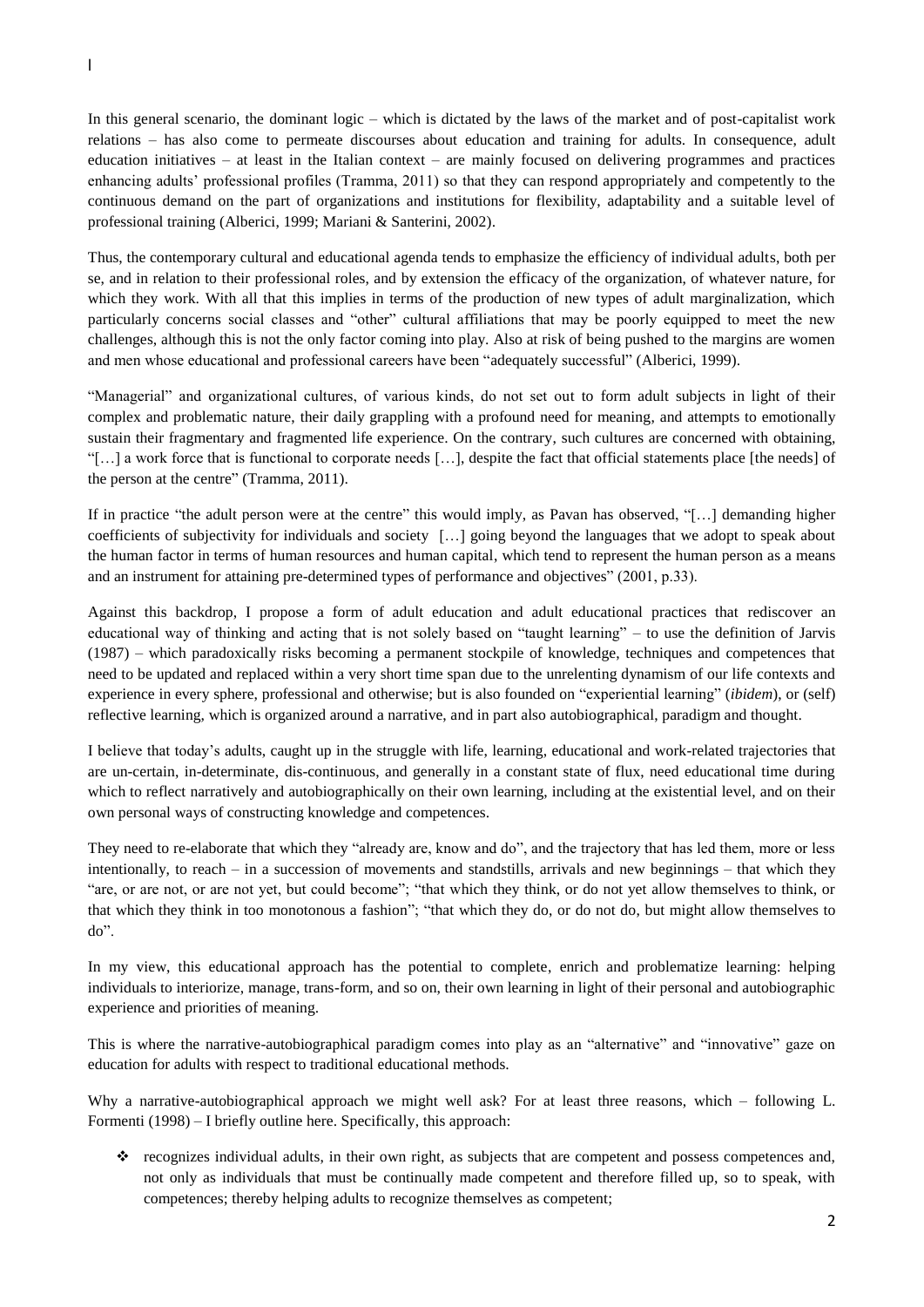- accepts and values learning, including learning that is existential in nature, generated along the life trajectories of individual adults and generally connected with moments/phases of transition, dis-continuity, change, crisis, etc., helping the adult subjects to do the same and inviting them to explore how such learning might be transferred to new contexts;
- attributes a key role to the continuous exchange between lived experience and self-reflective processes of reelaboration and construction of a meaning that is acceptable to the subjects themselves.

This prompts us to reflect on the current paradoxical situation, for example in Italy, which is far from addressing – as called for by EU policy – the crucial issue of validating prior learning and competences, both formal and otherwise.

On the one hand, it is almost impossible for contemporary adults to find spaces and times for re-elaborating what has happened to them in the recent past – let alone in the distant past – or what is happening to them in the present. On the other, neither does current adult education provide them with the opportunity to pursue this goal, which concerns the potential to re-gain meaning, by means of a generative process that is personal and autobiographical. Despite the stated intention to recognize and validate learning, from a narrative-self-reflective-autobiographical perspective there appears to be a lack of ad hoc places, contexts, offerings and practices characterized by an educational timescale that should be – particularly within a narrative framework – prolonged, or at least in keeping with the processes of individual adults engaged in recognizing, comprehending, naming, re-elaborating and validating the experiential learning they have acquired in the course of complex, shifting and problematic daily lives, and which demands to be integrated with new knowledge, by means of a deep, multifaceted and refined process of interiorization<sup>2</sup>.

**.** 

<sup>2</sup>Boutinet, J.P "Vie adulte et formation permanent: de la notion au concept" in Carrè, P & Caspar, P (eds.), 2004, *Traitè des sciences et des techniques de la formation,* Paris, Dunod.